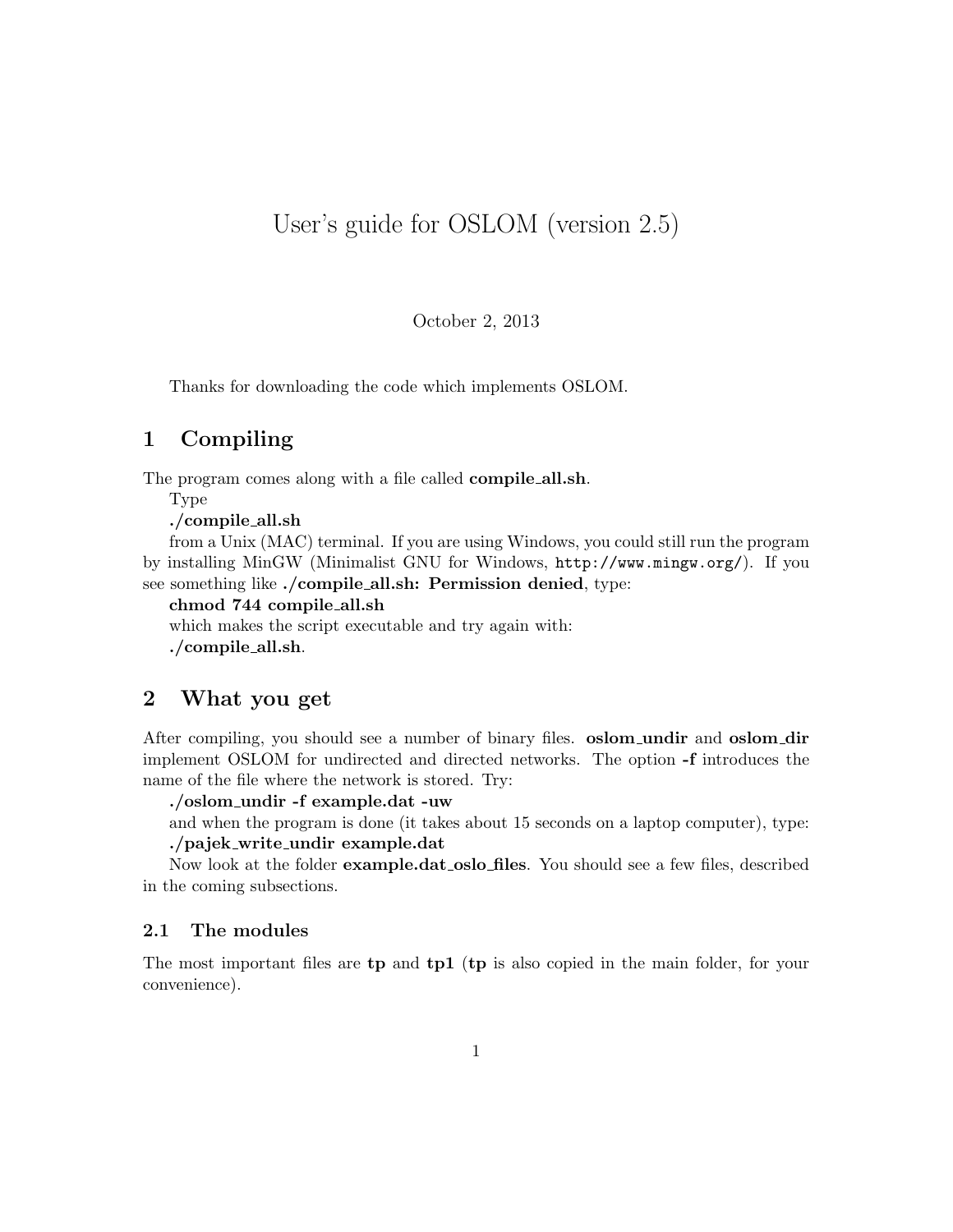In tp you find the set of (overlapping) modules at the lowest hierarchical level. The file content looks like this:

#module 0 size: 18 bs: 5.69337e−101

7 10 13 17 18 22 28 31 33 37 38 41 44 45 47 50 51 56

The line starting with  $\#$  says that the module with id 0 has 18 nodes and score of 5.69337e−101, which is an estimation of the probability of finding a module like this one in a random network (very very low in this case). To be specific, this is in fact an upper bound of the real significance. In any case, the program stops when the score is below the p−value (note that it can be much much lower). The second line gives the nodes in the module.

You should also see something like:

#module 6 size: 29 bs: 0.756234

1 2 3 4 9 15 21 23 27 30 34 43 46 48 49 53 60 63 68 70 72 73 74 78 79 81 83 93 1000

The score is higher than the p−value because the module contains a node which is non-significant. Running the program with option -singlet will tell that node 1000 has not been assigned to any module, i.e. it forms a module on its own. In other words, it is a homeless node. We recommend to use this option only if you are interested in detecting noisy nodes.

tp1 is the analogous for the first hierarchical level. In our example, this is all, there are no other hierarchical levels for the network stored in *example.dat*. In general, if there are further levels, the program will produce other files:  $tp2$ ,  $tp3$ , etc...

### 2.2 The pajek files

Now open the file called **pajek\_file\_0.net**. The format of this file is the usual pajek format and you can use Pajek (http://vlado.fmf.uni-lj.si/pub/networks/pajek/) and/or Gephi (http://gephi.org/) to visualize the network. Each module of the lowest level has a different color. Overlapping nodes are black, homeless nodes are white. The only difference with **pajek\_file\_1.net** is that it has different colors to highlight higher level modules.

If the visualization looks too small, try:

#### ./pajek write undir example.dat 2.5

You would get another pajek file which would produce a picture twice and a half times bigger. Type the command again, to have different visualizations (colors and positions are chosen through a stochastic algorithm).

N. B.: All the output files are stored in the directory called  $[network file]$  oslo files. If the directory is not empty it will be cleared, so be careful if you want to save some previous output files.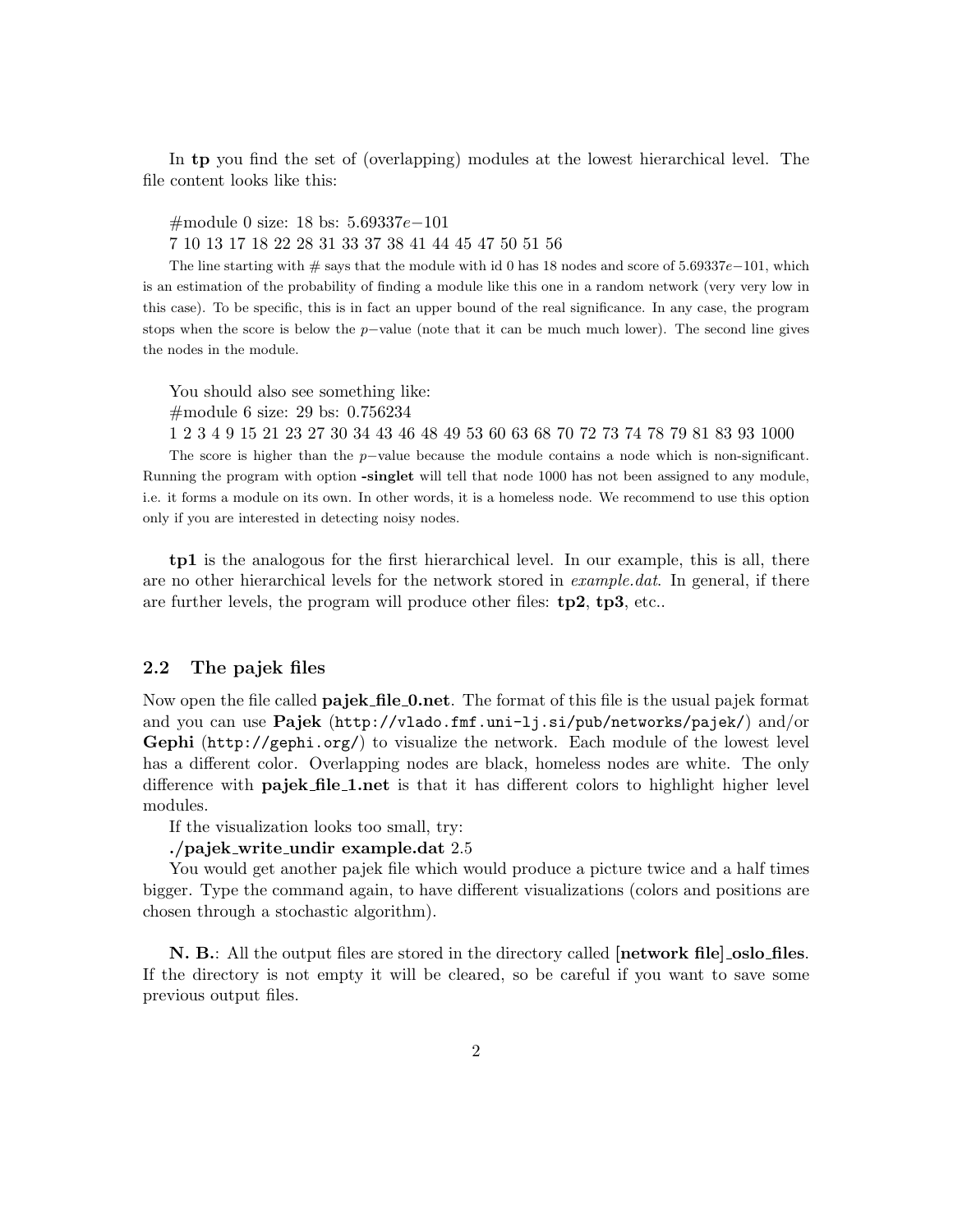### 2.3 What else?

This is not fundamental, so if you are impatient, skip this and go to Section 3.1.

Here is a list of the other output files:

1. net1 contains the edge list of the network of communities found at the lowest hierarchical level. For instance,

0 10 5

means that there are five links between node 0 and node 10. The labels 0 and 10 are the module ids of file  $tp$ . Likewise, file  $net2$  stores the network of communities found at the second hierarchical level, whose labels are those used for the modules in file tp1, etc.. In the case of weighted networks, you would see four numbers like these:

0 10 15.76 5

which means that there are five links between node 0 and 10 and the sum of the weights of these links is 15.76.

- 2. short  $tp1$  (short  $tp2$ ) gives the modules of the community network net1 (net2, net3, ...) using its labels, which refer to the ids of the modules listed in tp (tp1,  $tp2, ...).$
- 3. **partitions level**  $0(1)$  contains the pruned modules the program found at the end of each run.
- 4. statistics level 0(1) contains some basic statistics of the modules found for each hierarchical level.
- 5. pos 0 is written by pajek write undir. It gives the position of the nodes of example.dat, the format is  $x \, y$  node.  $pos_1$  is the analogous for the nodes in net1, pos 2 for the nodes in net2, etc..

# 3 OSLOM's Options

### 3.1 Basic Options

1. Directed vs Undirected. First of all, you need to choose between

./oslom\_undir

and

./oslom dir.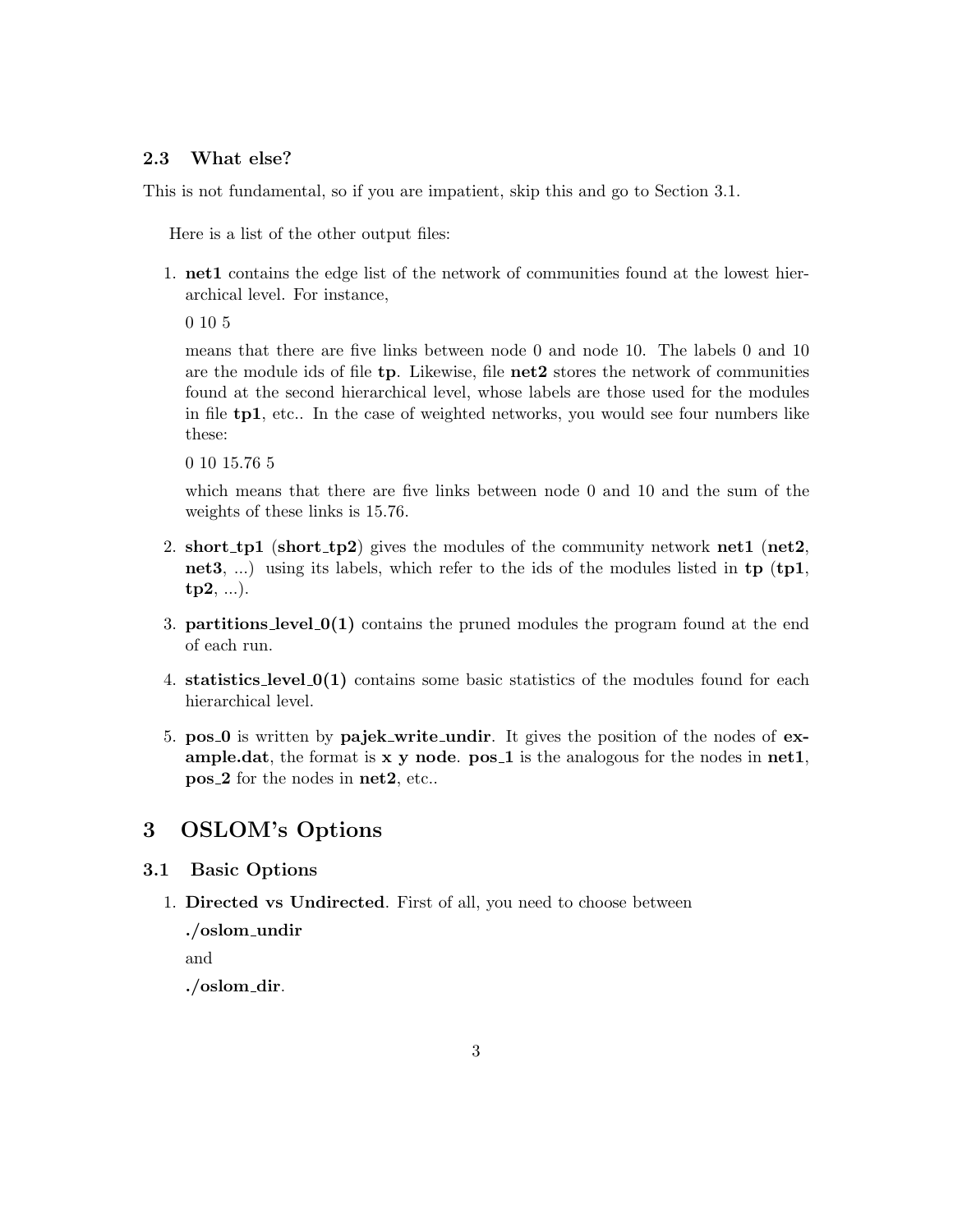As you can easily guess, the former is for the undirected networks, the latter for directed ones. The same holds for **pajek\_write\_undir** and **pajek\_write\_dir**. If you have a directed network, the format of the input file is **node1 node2**, meaning that there is a link from node1 to node2. Self loops and repetitions are ignored in both cases.

2. -uw (-w) is the only mandatory flag.

Option -uw is for unweighted networks, or better it is for weighted networks where considering weights as multiple links. This means that it is possible to use a format for the network file like:

node1 node2

or

#### node1 node2  $m_{12}$

but  $m_{12}$  must be an integer number! It tells how many links are between the two nodes. In the null model, these links are randomly rewired along with all the links of the network.

Option -w is to choose the weighted version of the algorithm. This selects a different null model where the strength of a node is shared between its neighbors. The input file can be:

node1 node2  $w_{12}$ 

or

### node1 node2  $w_{12}$   $m_{12}$

where  $w_{12}$  is the weight between **node1** and **node2**. If there are  $m_{12}$  multiple links between the two nodes,  $w_{12}$  must be the sum of the weights on those links.

About the labels of the nodes, they must be non-negative integer numbers, but they do not have to be consecutive and can start from any number.

## 3.2 Other Options

- 1.  $-r$  m sets equal to m the number of runs for the first hierarchical level. The default value is 10. This value depends on your patience. The bigger  $m$ , the more accurate the results. We are working to let the program choose the optimal number of runs according to the convergence of the results. The option -r 0 has to be employed when OSLOM starts from a partition found by other algorithms.
- 2.  $\text{-}\mathbf{hr}$  m sets the number of runs for higher hierarchical level equal to m. The default value is 50 (the method should be faster since the aggregated network is usually much smaller). If you are not interested in hierarchies set **-hr 0** and the method will stop after finding the lowest level partition.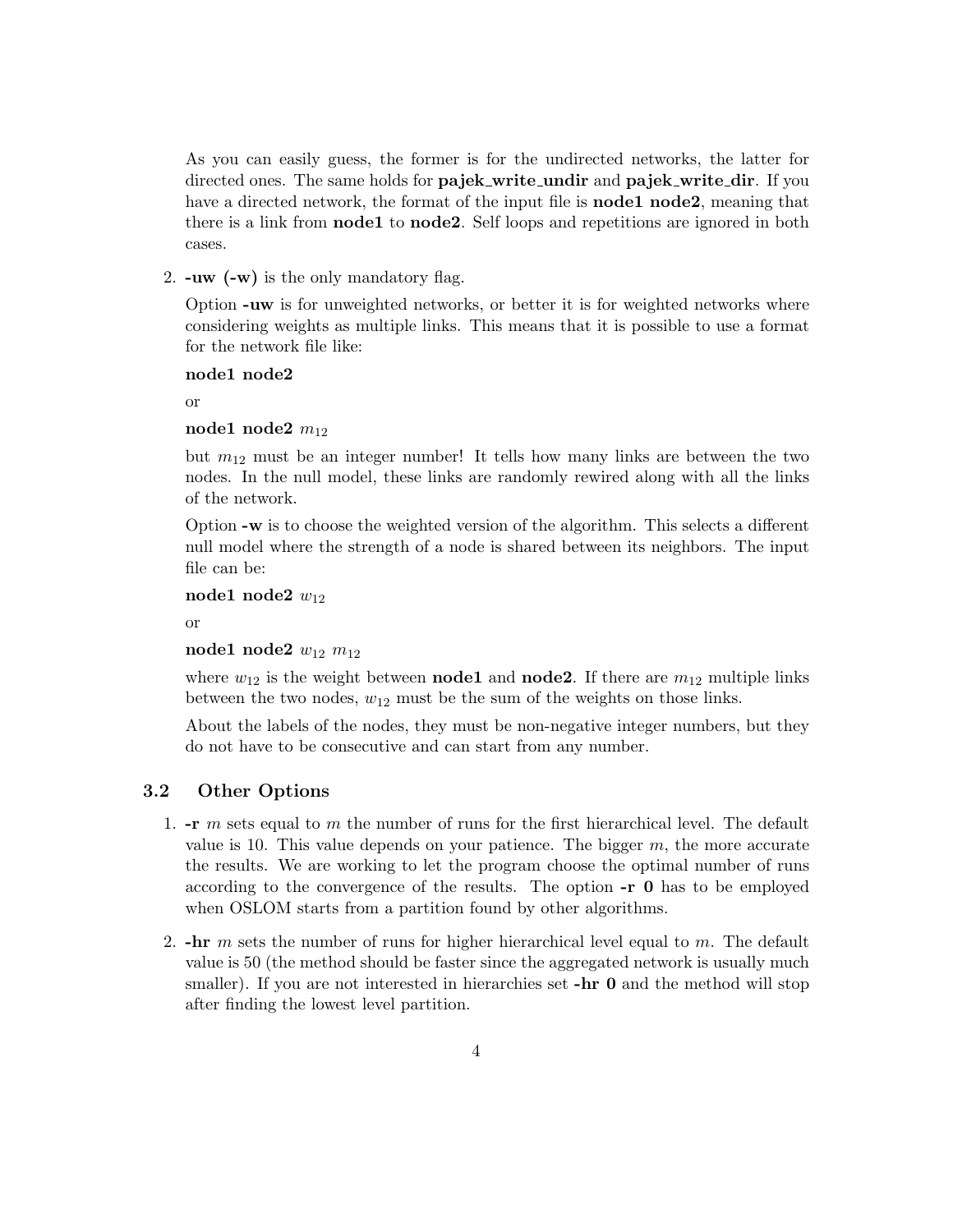- 3. -seed m. The program is not deterministic, so it needs a seed for its random number generator. Using this option it will be set equal to  $m$ , otherwise the seed will be set reading the file **time\_seed.dat**, which will be updated afterwards.
- 4. -hint filename: reads a file with a partition previously found by another algorithm. The file has to be formatted like tp (lines starting with  $\#$  are skipped, so they are optional): it simply has to contain the modules separated by an end of line. All the modules read from the file will be cleaned up by the algorithm, which would retain only the significant ones. Then, the program would look for submodules and cleanup all of them. The outcoming clusters will be written in file partitions level 0, together with the modules found during the cluster search (unless you set  $-\mathbf{r}$  0). This option can be used only for the first hierarchical level.
- 5. -load filename: reads a file with a partition previously found by OSLOM. The file must have the format of the output file  $tp$  (see Section 2.1). In particular, this option can be useful if you want to parallelize the program. You have to run OSLOM in different folders with different seeds (option -seed).
- 6. -t l sets the p−value equal to l. The default value is 0.10. Interestingly, if you increase this value you get more modules. The reason is that submodules are more easily considered significant.
- 7. -singlet: singletons. The program usually finds a number of nodes which are not assigned to any module. By default, the program assigns "homeless" nodes to a module according to the score of the node with respect to the existing modules: the module with best score will "accept" the node (this only applies to the lowest hierarchical level). Setting this flag, instead, homeless nodes are not assigned to any cluster. Also, a file called **tp\_without\_singletons** will be written with all the nodes assigned (as by default). This option should be used if you are interested in filtering nosily nodes (typically low-degree nodes).
- 8.  $-cp$  l sets the *coverage parameter* equal to l. This parameter is a kind of resolution parameter: it is used to decide between taking some modules or their union. Default value is 0.5. Bigger value leads to bigger clusters.  $l$  must be in the interval  $(0, 1)$ .
- 9. -fast: this flag is to have fast results. It is equivalent to set -r 1 -hr 1, so it enables the fastest possible execution of the program.
- 10.  $\text{-}\text{informap } r:$  the program will call another program ( $\text{informap}$ ) and will apply OSLOM's cleanup procedure to the modules found by it.  $r$  is the number of times infomap will be called, good values are between 1 and 10.